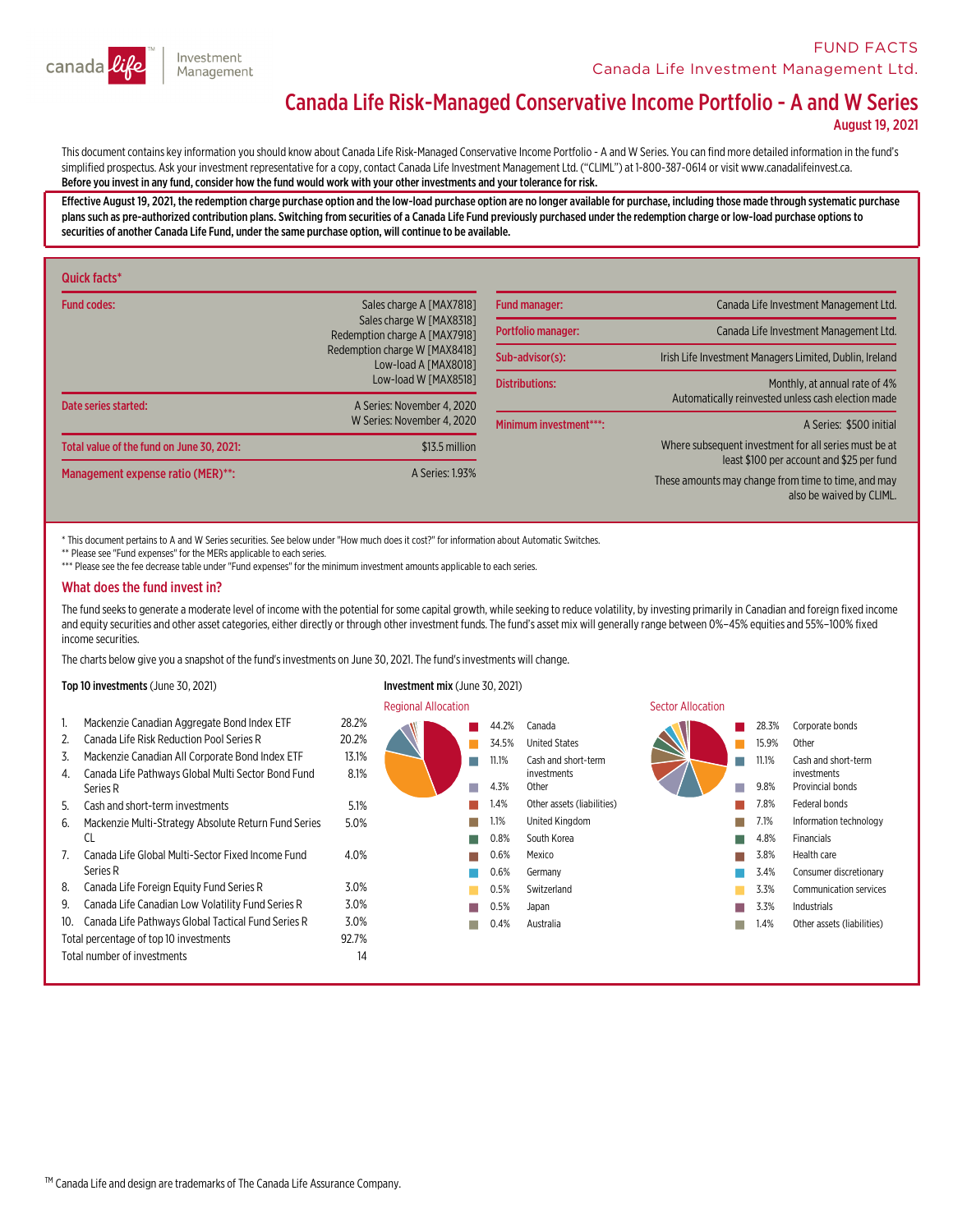## How risky is it?

The value of the fund can go down as well as up. You could lose money.

One way to gauge risk is to look at how much a fund's returns change over time. This is called "volatility".

In general, funds with higher volatility will have returns that change more over time. They typically have a greater chance of losing money and may have a greater chance of higher returns. Funds with lower volatility tend to have returns that change less over time. They typically have lower returns and may have a lower chance of losing money.

### Risk rating

CLIML has rated the volatility of this fund as low.

Because thisis a new fund, the risk rating is only an estimate by CLIML. Generally, the rating is based on how much the fund's returns have changed from year to year. It doesn't tell you how volatile the fund will be in the future. The rating can change over time. <sup>A</sup> fund with <sup>a</sup> low risk rating can still lose money.



For more information about the risk rating and specific risks that can affect the fund's returns, see the "What are the Risks of Investing in the Fund?" section of the fund's simplified prospectus.

#### No guarantees

Like most mutual funds, this fund doesn't have any guarantees. You may not get back the amount of money you invest.

#### How has the fund performed?

This section tells you how A Series securities of the fund have performed since inception. Returns are after expenses have been deducted. These expenses reduce returns.

The performance of W Series securities would be similar to the performance A Series securities, but would vary as a result of the difference in the combined management and administration fees compared to A Series as disclosed in the fee decrease table under "Fund expenses" below.

#### Year-by-year returns

No performance is available because securities have not been distributed for a full calendar<br>vear.

#### Best and worst 3-month returns

No performance is available because securities have not been distributed for a full calendar year.

#### Average return

This information cannot be presented since A Series of the fund is less than 12 months old as of June 30, 2021.

#### Who is this fund for?

#### Investors who:

- are looking for a managed asset portfolio fund to hold as part of your portfolio
- $\bullet$ want a medium to long-term investment
- $\bullet$ can handle the volatility of stock and bond markets
- $\bullet$ want to receive a monthly cash flow

#### A word about tax

In general, you'll have to pay income tax on any money you make on a fund. How much you pay depends on the tax laws where you live and whether or not you hold the fund in a registered plan such as a Registered Retirement Savings Plan or a Tax-Free Savings<br>Account.

Keep in mind that if you hold your fund in a non-registered account, fund distributions are included in your taxable income, whether you get them in cash or have them reinvested.

#### How much does it cost?

The following tables show the fees and expenses you could pay to buy, own and sell A Series and W Series securities of the fund. The fees and expenses – including any commissions – can vary<br>among series of a fund and among

Higher commissionscan influence representativesto recommend one investment over another. Ask about other funds and investmentsthatmay be suitable for you at a lower cost.

We provide eligible investors with combined management and administration fee decreases on their eligible Canada Life fund investments, as disclosed under the sub-heading "Fund expenses".<br>We will automatically switch your

#### 1. Sales charges

You have to choose a sales charge option when you buy A and W Series securities of the fund. Ask about the pros and cons of each option.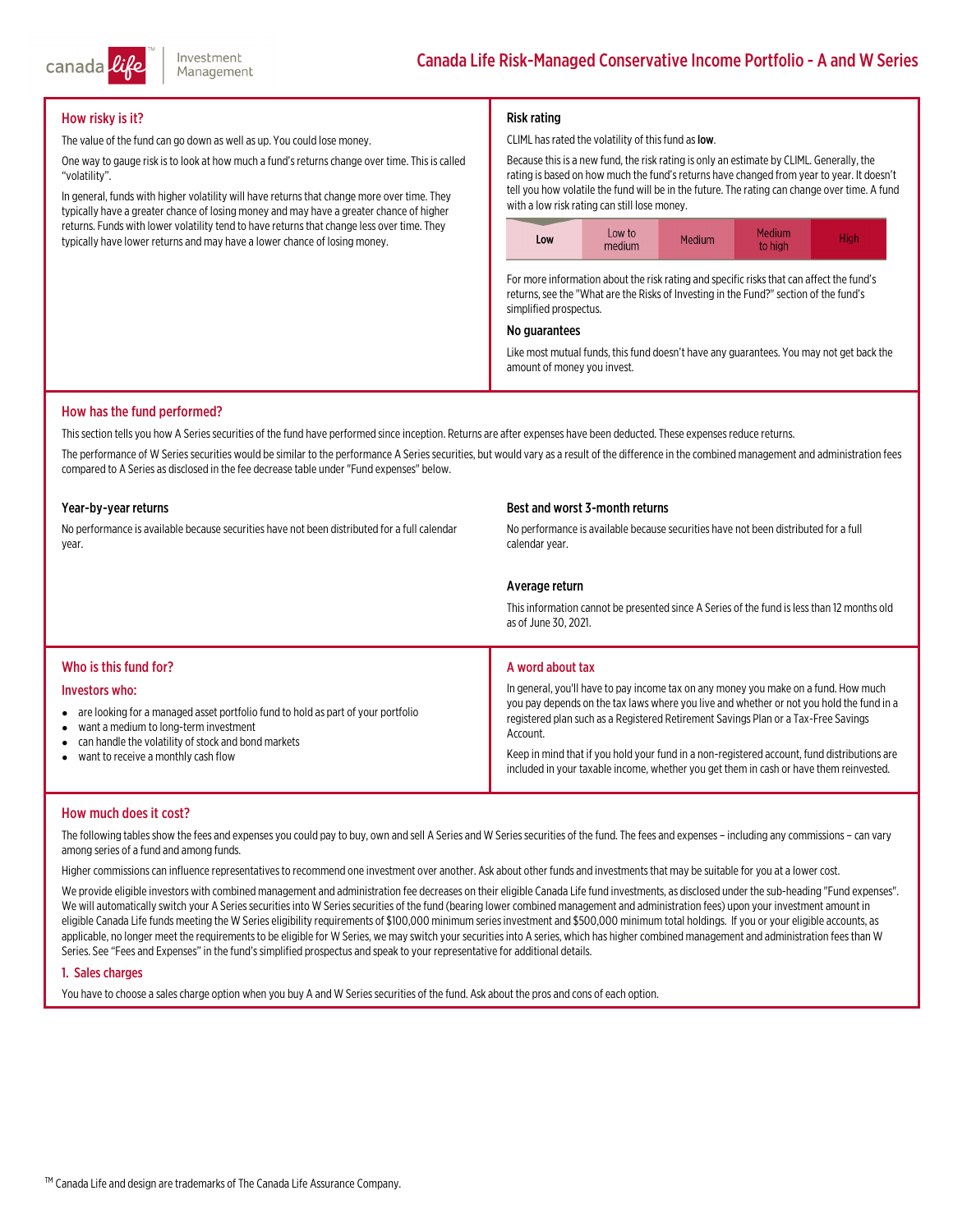Investment canada Management

# Canada Life Risk-Managed Conservative Income Portfolio - A and W Series

| Sales charge option                         | What you pay (in %)                                                                                                                                                                                                                                    | What you pay (in \$)                                                                                   | <b>How it works</b>                                                                                                                                                                                                                                                                                                                                                                                                                                                                                                                                                                                                                                                                                                                                                              |
|---------------------------------------------|--------------------------------------------------------------------------------------------------------------------------------------------------------------------------------------------------------------------------------------------------------|--------------------------------------------------------------------------------------------------------|----------------------------------------------------------------------------------------------------------------------------------------------------------------------------------------------------------------------------------------------------------------------------------------------------------------------------------------------------------------------------------------------------------------------------------------------------------------------------------------------------------------------------------------------------------------------------------------------------------------------------------------------------------------------------------------------------------------------------------------------------------------------------------|
| Sales charge purchase<br>option             | A Series: 0% to 5%<br>W Series: 0% to 2%                                                                                                                                                                                                               | A Series: \$0 to \$50 on<br>every \$1,000 you buy<br>W Series: \$0 to \$20 on<br>every \$1,000 you buy | You negotiate the sales charge with your investment representative. You pay it to your<br>representative's firm at the time you purchase the fund.                                                                                                                                                                                                                                                                                                                                                                                                                                                                                                                                                                                                                               |
| <b>Redemption charge</b><br>purchase option | If you sell within:<br>5.5%<br>1 year of buying<br>5.0%<br>2 years of buying<br>5.0%<br>3 years of buying<br>4.0%<br>4 years of buying<br>4.0%<br>5 years of buying<br>6 years of buying<br>3.0%<br>2.0%<br>7 years of buying<br>0.0%<br>After 7 years | \$0 to \$55 on every<br>\$1,000 you sell                                                               | When you buy the fund, CLIML pays your representative's firm a fixed commission of 5%.<br>If you redeem within 7 years of buying, you pay a redemption charge to CLIML. The<br>$\bullet$<br>redemption charge is based on the net asset value of those securities at the time of<br>redemption.<br>You can switch to other Canada Life Mutual Funds without paying a redemption charge,<br>but you may have to pay a switch fee to your representative's firm. The redemption<br>charge schedule starts at the time you buy your investment and will continue to apply if<br>you switch to another Canada Life Mutual Fund under the redemption charge purchase<br>option.<br>Up to 10% of your investment may be redeemed in each calendar year without a<br>redemption charge. |
| Low-load purchase<br>option                 | If you sell within:<br>1 year of buying<br>3.0%<br>2.5%<br>2 years of buying<br>2.0%<br>3 years of buying<br>0.0%<br>After 3 years                                                                                                                     | \$0 to \$30 on every<br>\$1,000 you sell                                                               | When you buy the fund, CLIML pays your representative's firm a fixed commission of<br>2.5%.<br>If you redeem within 3 years of buying, you pay a redemption charge to CLIML. The<br>redemption charge is based on the net asset value of those securities at the time of<br>redemption.<br>You can switch to other Canada Life Mutual Funds without paying a redemption charge,<br>but you may have to pay a switch fee to your representative's firm. The redemption<br>charge schedule starts at the time you buy your investment and will continue to apply if<br>you switch to another Canada Life Mutual Fund under the low-load purchase option.                                                                                                                           |

#### 2. Fund expenses

You don't pay these expenses directly. They affect you because they reduce the fund's returns. A Series has higher combined management and administration fees than W Series. As of March 31, 2021, the fund's expenses were as follows:

|                                                                                                                                                                                                                                                                   | Annual rate (as a % of the<br>fund's value) |                 |
|-------------------------------------------------------------------------------------------------------------------------------------------------------------------------------------------------------------------------------------------------------------------|---------------------------------------------|-----------------|
|                                                                                                                                                                                                                                                                   | <b>A Series</b>                             | <b>W</b> Series |
| Management expense ratio (MER)<br>This is the total of the management fee (including the trailing<br>commission), fixed administration fee and fund costs.<br>CLIML waived some of the fund's expenses. If it had not done<br>so, the MER would have been higher. | 1.93%                                       | 1.63%           |
| Trading expense ratio<br>These are the fund's trading costs.                                                                                                                                                                                                      | 0.09%                                       | 0.09%           |
| <b>Fund expenses</b>                                                                                                                                                                                                                                              | 2.02%                                       | 1.72%           |
| For every \$1,000 invested, this equals:                                                                                                                                                                                                                          | \$20.20                                     | \$17.20         |

The table below sets out the combined management and administration fee decrease from A<br>Series to W Series.

| Investment           | Series | Combined management and administration fee<br>decrease (from A Series)(%) |
|----------------------|--------|---------------------------------------------------------------------------|
| Up to \$99.999       |        | N/A                                                                       |
| \$100,000 and above* | W      | 0.26%                                                                     |
|                      |        |                                                                           |

\*provided you have \$500,000 minimum total holdings

#### 3. Other fees

You may have to pay other fees when you buy, hold, sell or switch securities of the fund.

# Fee What you pay Switch fees many our representative's If you switch between series of the fund or to another fund within the Canada Life Mutual Funds, then you may pay your representative's firma switch fee of 0-2%. Inappropriate short-term trading fee <br>
A fee of 2% of the amount switched or redeemed will be charged by the fund for inappropriate short-term trading. Excessive short-term trading fee <br>A fee of 1% of the amount switched or redeemed will be charged by the fund if you invest in the fund for less than 30 days and your trading is part of a pattern of short-term trading that CLIML believes is detrimental to fund investors.

#### More about the trailing commission

The trailing commission is an ongoing commission. It is paid for aslong as you own the fund. It is for the services and advice that your representative and their firm provide to you.

CLIML paysthe trailing commission to your representative'sfirm. It is paid fromthe fund's management fee and is based on the value of your investment. The rate depends on the sales charge option you choose.

- $\bullet$ Sales charge purchase option - 0.75% of the value of your investment each year
- (\$7.50 per year for every \$1,000 invested).<br>**Redemption charge purchase option** 0.375% of the value of your investment for e years 1-7, and 0.375% for each year after that (\$3.75 per year for every \$1,000 invested).
- Low-load purchase option 0.375% of the value of your investment for years 1-3, and 0.75% for each year after that (\$3.75 to \$7.50 per year for every \$1,000 invested).